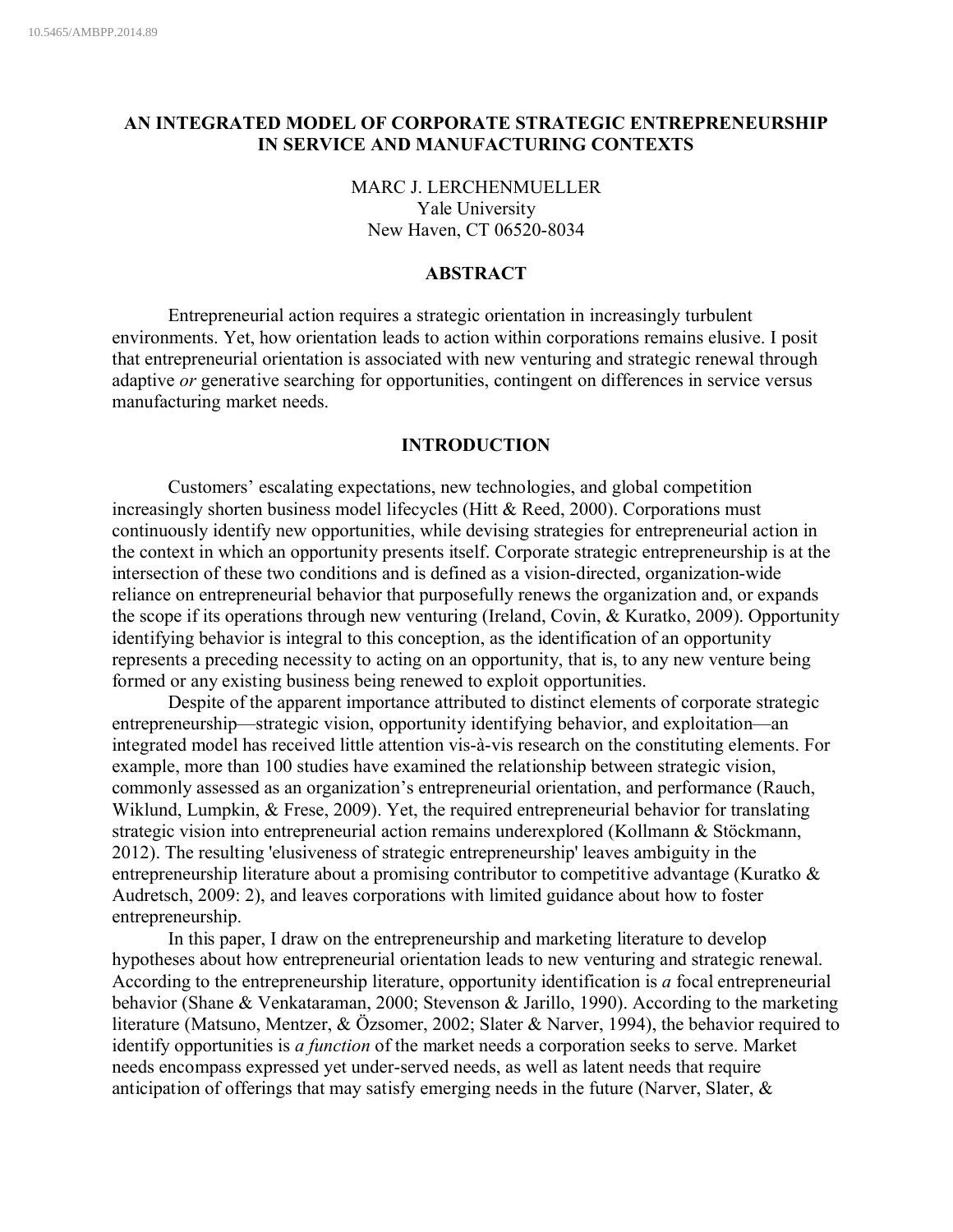MacLachlan, 2004). Building from these observations, I contrast *two* behaviors: adaptive searching for opportunities to serve expressed market needs and generative searching for opportunities to meet latent market needs. I posit that adopting an entrepreneurial orientation facilitates both behaviors (based on the entrepreneurship literature), while the relative impact of these behaviors on new venturing and strategic renewal should be contingent on differences in prevailing market needs in a given industry context (based on the marketing literature). I compare service industries that possess unique market characteristics (i.e., product intangibility, greater product uncertainty, and co-production with customers) with manufacturing industries to empirically examine this theoretical contingency in samples of 110 service and 111 manufacturing corporations.

This research contributes to the entrepreneurship literature in several ways. First, it provides a more detailed understanding of corporate strategic entrepreneurship as it integrates constituting elements: entrepreneurial orientation, opportunity identifying behaviors, and opportunity exploitation. Second, it offers insight on how entrepreneurial orientation relates to specific manifestations of opportunity exploitation, new venturing and strategic renewal. Prior work has focused on the relationship between entrepreneurial orientation and generic performance outcomes, like sales growth (Rauch et al., 2009). Third, drawing upon the marketing literature, this research expands insights on opportunity identification as a focal entrepreneurial behavior, contrasting adaptive searching (in the tradition of opportunity discovery) with generative searching (reflecting opportunity creation). The limited application of marketing theory in the entrepreneurship literature has been criticized, especially with respect to theory development on opportunities (Atuahene-Gima & Ko, 2001; Webb, Ireland, Hitt, Kistruck, & Tihanyi, 2011). Last, this work offers insight on how industry context, service versus manufacturing, determines the relative importance of adaptive versus generative searching for new venturing and strategic renewal.

## **THEORY**

Scholars examining the role of strategy for corporate entrepreneurship argue that strategy provides the necessary entrepreneurial orientation towards opportunity exploitation (Ireland et al., 2009). Entrepreneurial orientation is the simultaneous endorsement of innovativeness, proactiveness, and risk taking: Innovativeness refers to endorsing creativity and experimentation; proactiveness is the predisposition toward serving future needs; risk taking is the willingness to act boldly even without knowing all potential consequences (Covin & Slevin, 1989; Miller, 1983). Entrepreneurial orientation, thus, reflects a disposition toward rather than involvement in entrepreneurial behavior and action (Kollmann & Stöckmann, 2012). Logically, this orientation is supportive of, but is likely insufficient for the exploitation of opportunities.

I contend that entrepreneurial orientation is associated with opportunity exploitation because it prompts the identification of opportunities. Entrepreneurship scholars discuss a discovery and creation conception of opportunity identification (Alvarez & Barney, 2013; Shane, 2012). The discovery perspective holds that opportunities result from exogenous, observable shifts in customer needs that are not met by present supply (Kirzner, 1997). The creation perspective views opportunities as endogenously generated by entrepreneurs through experimentation with new or existing offerings in new or existing markets (e.g. Sarasvathy, 2001). The two perspectives differ in the recommended behavior for opportunity identification. Searching for opportunities may have no meaning when opportunities evolve through creation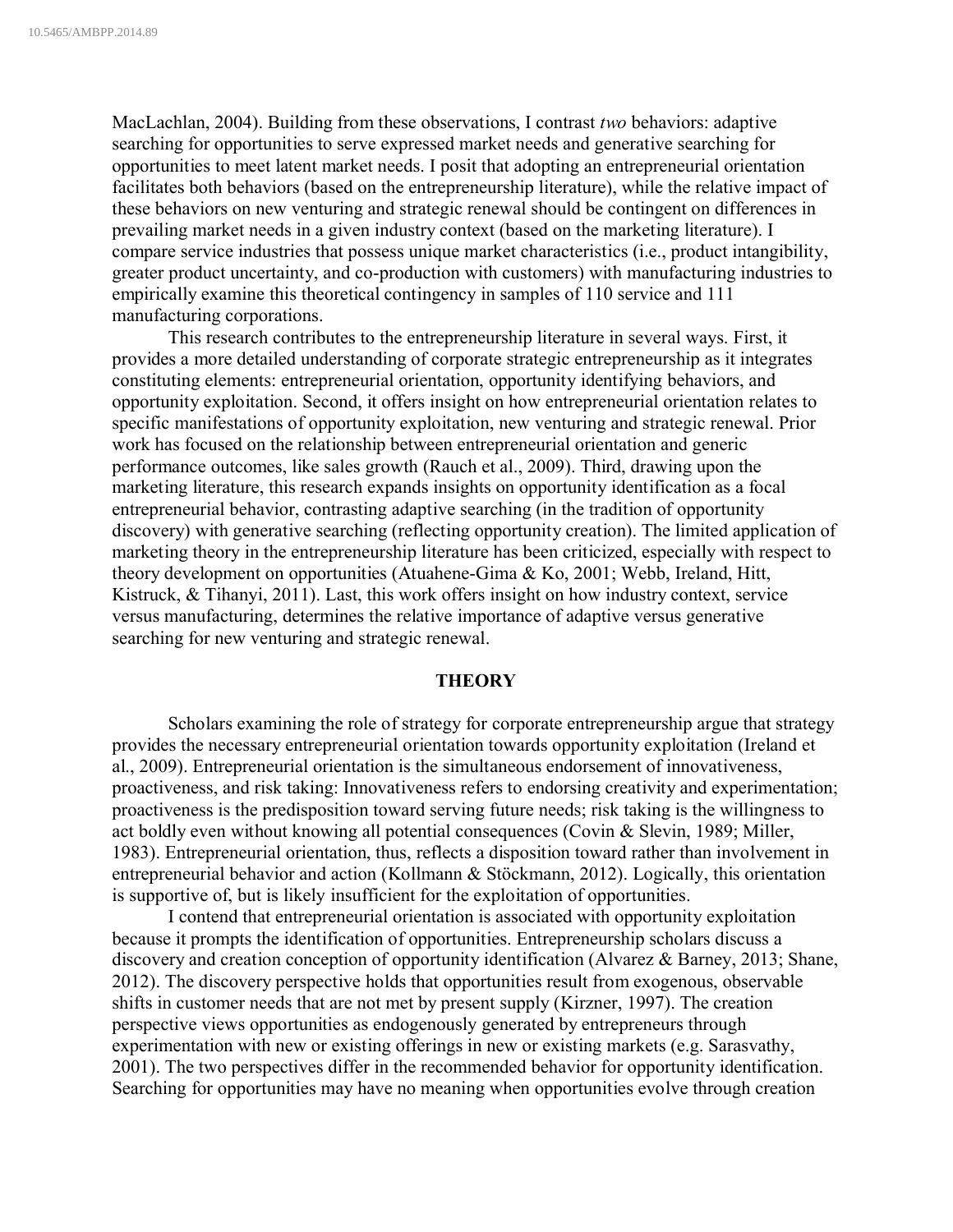rather than exist to be discovered (Alvarez & Barney, 2007). Yet, some scholars argue (e.g., Zahra, 2008) that some form of searching is likely important to both perspectives.

Building from entrepreneurship scholars' discussion, drawing on the marketing literature, I consider two different types of searching—adaptive and generative—to reflect distinct modes of opportunity identification in the tradition of discovery and creation, respectively. Adaptive searching refers to information gathering about changing needs in the market place (Slater & Narver, 1994). If according expressed demand is not yet served, it represents an opportunity in the Kirznerian sense of discovery (Kirzner, 1997). Generative searching attempts to unearth and understand latent as opposed to expressed needs. This behavior is distinguished from a mere proactive posture in which an organization is simply highly motivated to realize opportunities for satisfying customers' expressed needs (Narver et al., 2004). Unearthing and understanding latent needs is characteristic entrepreneurial behavior from an opportunity creation perspective.

Entrepreneurial orientation should promote both adaptive and generative searching for opportunities. An entrepreneurial orientation represents a set of expressed intentions aimed at motivating and maintaining coherence between strategic intent and behavior (Atuahene-Gima & Ko, 2001; Lumpkin & Dess, 1996). Adaptive searching gathers information about expressed market needs. The expressivity implies, though, that all market participants could gather such information and that benefits are more likely to accrue to those that identify the opportunity early (Kirzner, 1997). For corporations to engage in adaptive searching, it stands to reason that their strategy entails obtaining first mover advantages. Entrepreneurial orientation engenders a willingness to 'beat competitors to the punch' (Miller, 1983: 771), even if it involves taking risks or requires innovative solutions. Innovativeness, proactiveness, and risk-taking are explicitly endorsed under an entrepreneurial orientation, likely promoting adaptive searching.

Generative searching involves unearthing and influencing latent, future needs (Narver et al., 2004). A supportive strategic orientation should be forward-looking with the objective to anticipate new needs. However, future needs are inherently unclear and not immediately observable (Narver & Slater, 1990). Generative searching therefore also requires a willingness to experiment with novel offerings in service of better understanding these needs. Experimentation not only exposes the corporation to feedback about what features of a new offering may be most valued by the market, it also shapes market needs by exposing the market to new possibilities (Matsuno et al., 2002). Although generative searching may thus inhere a risk reduction aspect, the search is unlikely to result in perfect information about future needs. It is reasonable to expect corporations that are also prepared to take risks to be more likely to search for addressable future needs. Hence, I posit:

## *Hypothesis 1. Entrepreneurial orientation is positively associated with adaptive searching (1a) and generative searching (1b).*

I propose that opportunity-identifying behavior, in turn, contributes to organizations exploiting opportunities. 'Corporate entrepreneurship has two aims: Establishing new ventures and strategic renewal' (Dess & Lumpkin, 2005: 147; Guth & Ginsberg, 1990). New venturing exploits opportunities by entering entirely new markets or expanding operations in existing markets by introducing genuinely novel offerings. Strategic renewal is the revitalization of an organization's operations by changing the scope of its business, its competitive approach, or both (Zahra, 1996). It differs from the related concepts of restructuring or rejuvenation, which are discrete initiatives, by signifying fundamental repositioning efforts in an organization's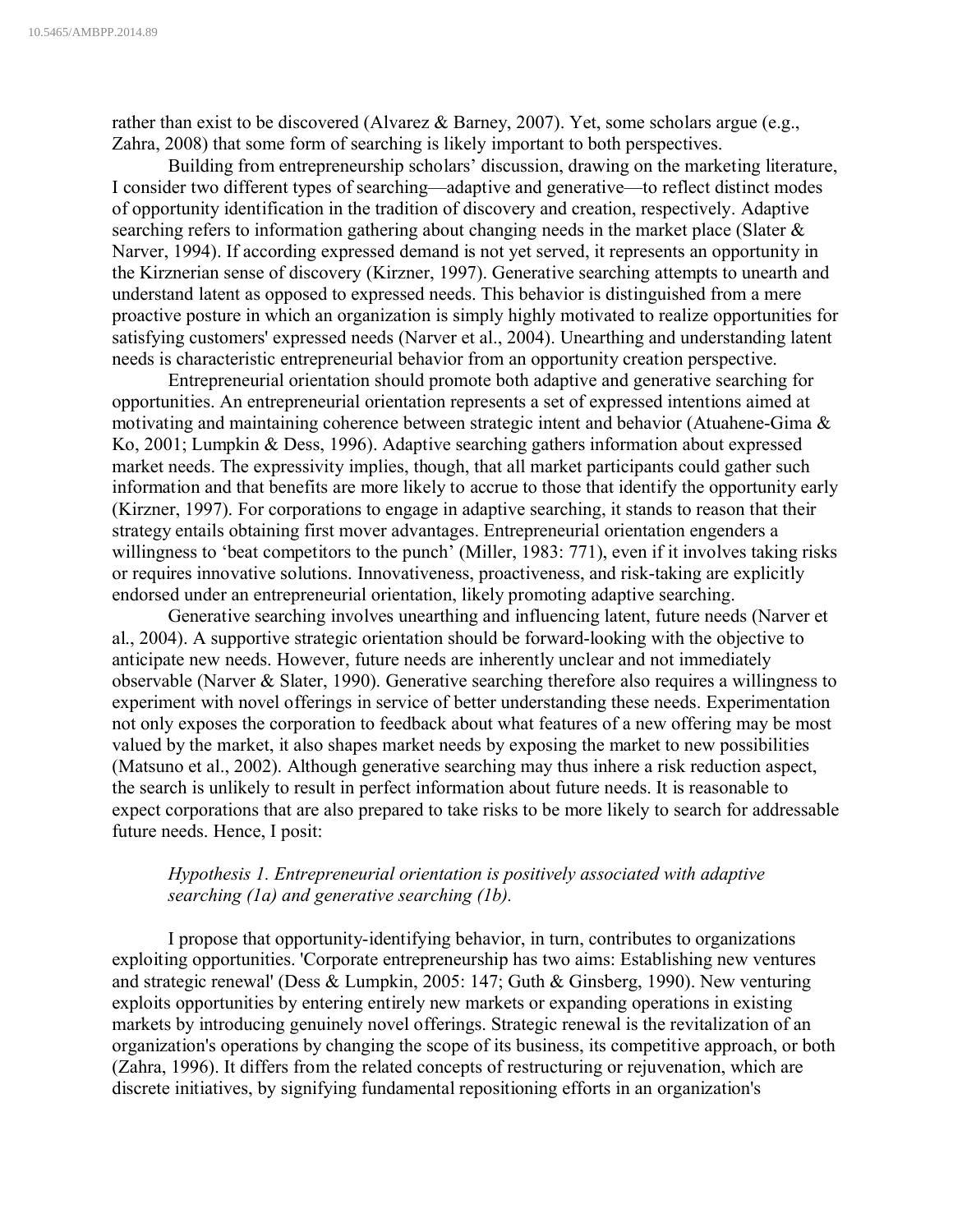competitive space to exploit opportunities (Simsek  $&$  Heavey, 2011). Thus, new venturing and strategic renewal entail significant resource mobilization. Entrepreneurial orientation directs organizations towards the exploitation of opportunities (Lumpkin & Dess, 1996). This direction should be transmitted through opportunity-identifying behavior. Stimulated by entrepreneurial orientation, adaptive and generative searching should provide the necessary evidence for forming a new venture or for shaking up existing operations to exploit opportunities.

#### **Adaptive or Generative Searching in Service and Manufacturing Contexts**

The different nature of adaptive and generative searching suggests that their importance for new venturing and strategic renewal may differ contingent on context. Here, context refers to aspects of the environment that shape the motivations, behaviors, and actions of organizations (Zahra, 2008). A fundamental difference lies in the competitive environment faced by service compared to manufacturing organizations. Services are intangible in nature, which should complicate opportunity identification compared to tangible manufactured goods. In services, suppliers and consumers may interpret the importance of service features differently and may even be unable to articulate preferences (Zeithaml, Parasuraman, & Berry, 1985). Service contexts are uncertain, that is, outcomes of product decisions and the probability of the array of possible outcomes are difficult to assess (Song, Benedetto, & Zhao, 1999).

To mitigate uncertainty, service organizations are likely to engage in adaptive searching to serve expressed yet neglected market needs (Jaworski & Kohli, 1993). But because a service is intangible, often only existing in the very moment of purchase, large-scale customer surveys about changes in needs tend to produce inaccurate results (Skaggs & Youndt, 2004). Searching on a more refined scale, for example asking focus groups about their needs, can yield accurate insights. Such insights, however, may be limited to the customer sample studied or may prove flawed once enacted in an actual commercial setting (Thomke, 2003). Thus, adaptive searching likely produces inaccurate evidence about opportunities in service contexts. When uncertainty is difficult to resolve, organizations are highly receptive to information implicit in the actions of others (Lieberman & Asaba, 2006), often leading to imitation. Imitating those believed to be more successful or savvy can reduce perceived uncertainty (DiMaggio & Powell, 1983), subject to imitation being feasible. Since services have characteristically low barriers to entry (compared to more capital-intensive manufacturing) (Song et al., 1999), service firms are particularly vulnerable to imitation. Together, uncertainty and imitability should reduce variation in service organizations' adaptive searching, neutralizing its effect on new venturing and strategic renewal.

Manufacturing organizations produce tangible goods that are more objectively assessable, changing the environment to one more adequately characterized by risk than uncertainty (Matsuno et al., 2002). Organizations can collect information to narrow the range of possible outcomes and assign concomitant probabilities. For example, TATA motors interviewed more than 4,000 truck drivers to conceive their Ace, the first Indian four-wheeler to capture business from three-wheelers (Palepu & Srinivasan, 2008). This example illustrates that customers tend to be able to articulate needs when products are tangible. Manufacturing further benefits from greater barriers to entry compared to services. Considering the accuracy with which adaptive searching yields information about opportunities, and the lower imitability of resulting offerings, I expect adaptive searching facilitates strategic renewal and new venturing in manufacturing. Extending from Hypothesis 1a (entrepreneurial orientation facilitates adaptive searching), I posit: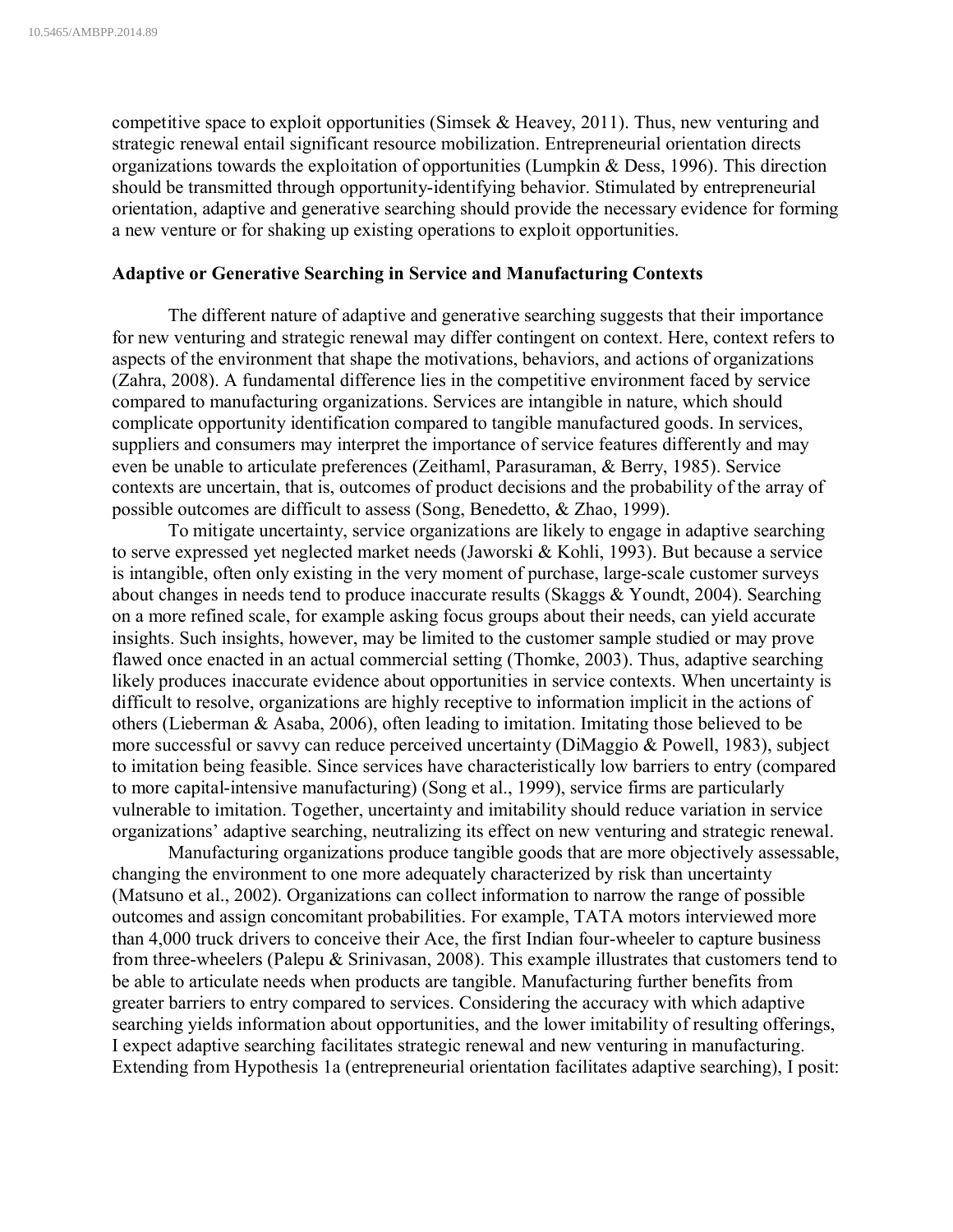*Hypothesis 2. Adaptive searching mediates the relationship between entrepreneurial orientation and new venturing (2a), and entrepreneurial orientation and strategic renewal (2b) in manufacturing industries.*

In contrast, generative searching should mediate the effect of entrepreneurial orientation on new venturing and strategic renewal in manufacturing *and* services. Generative searching attempts to unearth, understand, and satisfy latent, future market demands (Narver et al., 2004). Identifying an opportunity when customers are largely unaware of the need should require close and continuous customer interconnection to elicit their latent needs. Such interconnection is often characterized by multiple iterations prior to arriving at a new offering that is valued by customers (Narver et al., 2004), a process often found in service industries (Gallouj & Weinstein, 1997; Kotler, 1983). Generative searching should offer more accurate assessments of needs than adaptive searching in service contexts, providing stronger evidence about opportunities.

Prior research further suggests that interconnectedness gives rise to causal ambiguity, that is, situations where the precise reasons for success or failure when imitating cannot be determined (Szulanski, 1996). For example, consulting firms—offering a knowledge-intensive service—have been able to articulate and meet latent needs by being continuously exposed to the type of problems a customer faces (Bettencourt, Ostrom, Brown, & Roundtree, 2002). The creation of opportunities to meet latent customer needs is likely a cumulative process that becomes embedded in the interconnection with customers. This embeddedness should erect barriers to entry, which are absent when service organizations engage in adaptive searching. Although close interconnections with customers may be less characteristic of manufacturing industries, generative searching remains a complex, difficult to observe behavior that should cloud cause-effect relationships for outsiders (King, 2007). This should delay investments of rivals and spur opportunity exploitation considering, for instance, how Apple interconnected with more than 200 component suppliers to create an offering (IPhone) that served the unarticulated demand for smartphones while Nokia did not invest and fell behind. The accuracy and excludability with which generative searching identifies opportunities should promote new venturing and strategic renewal in manufacturing and service contexts. Extending from Hypothesis 1b (entrepreneurial orientation facilitates generative searching), I posit:

*Hypothesis 3. Generative searching mediates the relationship between entrepreneurial orientation and new venturing (3a), and entrepreneurial orientation and strategic renewal (3b) in manufacturing and service industries.*

## **METHODS**

To test the outlined hypotheses, I surveyed American and British corporations in service and manufacturing industries, using a key informant approach targeting one executive per organization. In total, I collected complete survey data on 221 (out of 1,643) organizations, corresponding to a response rate of 13.5 %, which is similar to the rate of other surveys of top executives, that is, 10–15% (Hambrick, Geletkanycz, & Fredrickson, 1993; Poskela & Martinsuo, 2009). I used Covin and Slevin's (1989) entrepreneurial orientation scale, and Zahra's (1996) measures of new venturing and strategic renewal. I assessed adaptive and generative search behavior using the established scales by Narver, Slater, and MacLachlan (2004). Confirmatory factor analyses indicated structural validity of all measures. I examined the